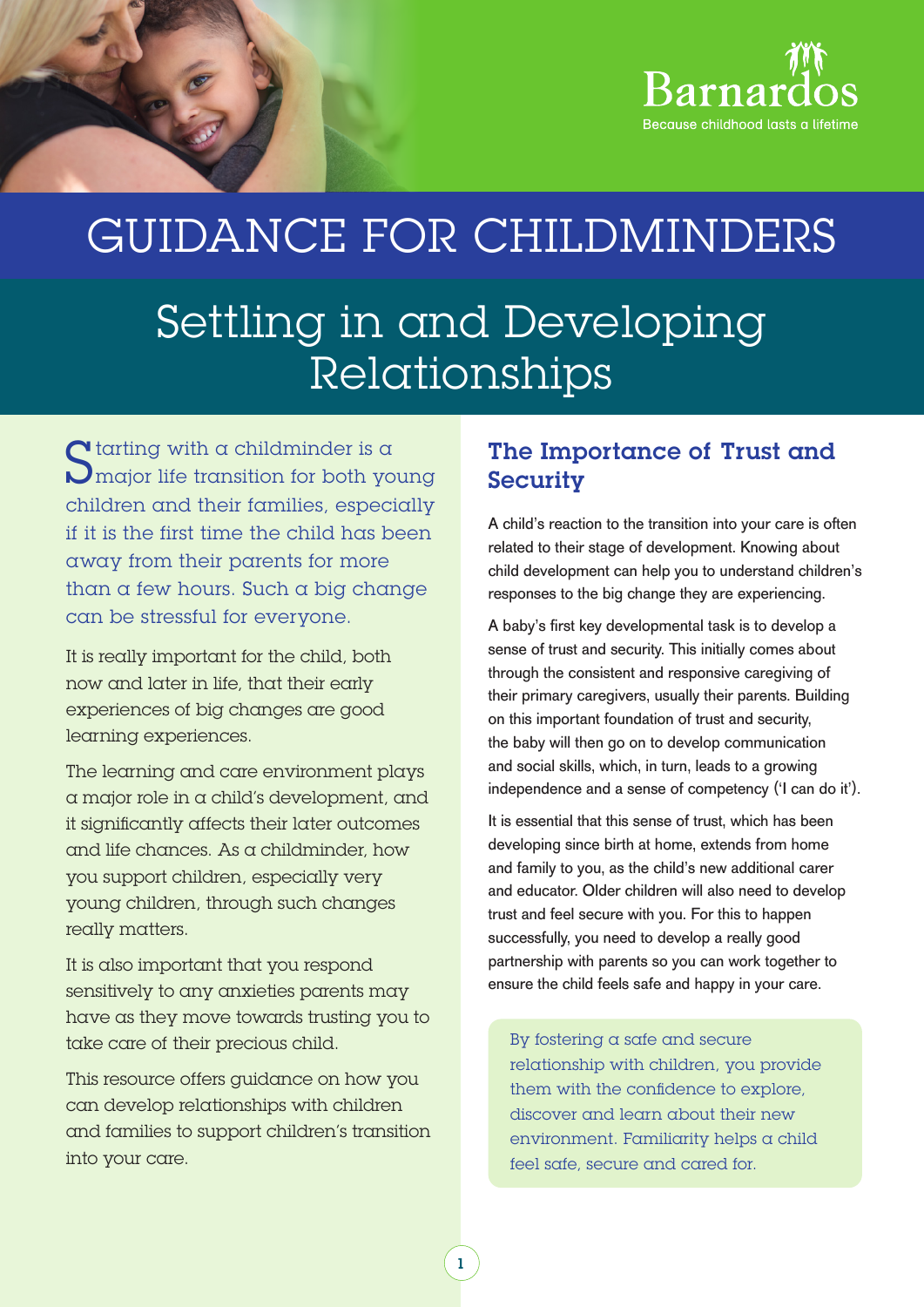# The Importance of Attachments

An infant's brain is shaped by their early experiences (Center on the Developing Child, Harvard) and the quality of these experiences has a substantial effect on their development. Attachment theory is important because it provides us with a way to understand how secure attachments in early childhood can support children's brain development.

Attachments are the emotional bonds that infants develop with their parents and other key caregivers. These attachments are crucial for children's wellbeing and for their emotional and social development. They are particularly significant for babies and very young children.

Through research, we know that secure attachments with caregivers when children are very young prepare them well for positive interactions with other people throughout their lives, even the relationship they will have with their own children.

It is important that all those who care for and educate children understand attachment theory and have an awareness of how to promote the development of attachment relationships to support positive development.

The following are key to the development of secure attachments:

- **Consistent and sensitive caregiving, especially in** activities such as feeding, care routines and settling for sleep.
- Sensitive responsiveness to the child's emotional needs.
- The ability to think about a child's thoughts and feelings in your interactions with them and to let the child know that you are doing so.

# Communicating with Parents

Your first meeting with the family is very important for everyone involved. You need to carefully plan for the child's move or transition from home in partnership with their parents well in advance of any change happening for the child.

One of the key ways to support the child to settle in and help them to develop their crucial sense of trust and

security as soon as possible is to keep the child's routine as close as possible to what they are used to at home. To do this, you need to prioritise the development of a strong relationship between you and the family through good communication and sharing of information.

When children see open and easy communication between the adults in their lives, they feel reassured. If parents are feeling anxious, children can notice this and it can add to their stress.

Ask parents how they would prefer to communicate with you day-to-day and how they wish to be involved in everyday decisions.



#### Encourage parents to share information

It is really important to welcome and encourage parents' involvement, and the information they share, in their child's settling-in plan. In order to match the routine to the child's home routine as much as possible, you will need detailed information on what works for the child at home and what their home routine looks like.

It is also important that you get to know as much as possible about the child before they start their time with you. Ask parents to tell you about:

- Their child's temperament
- What upsets and comforts them
- How they react to strangers, familiar adults and other children
- How they handle routines such as eating and sleeping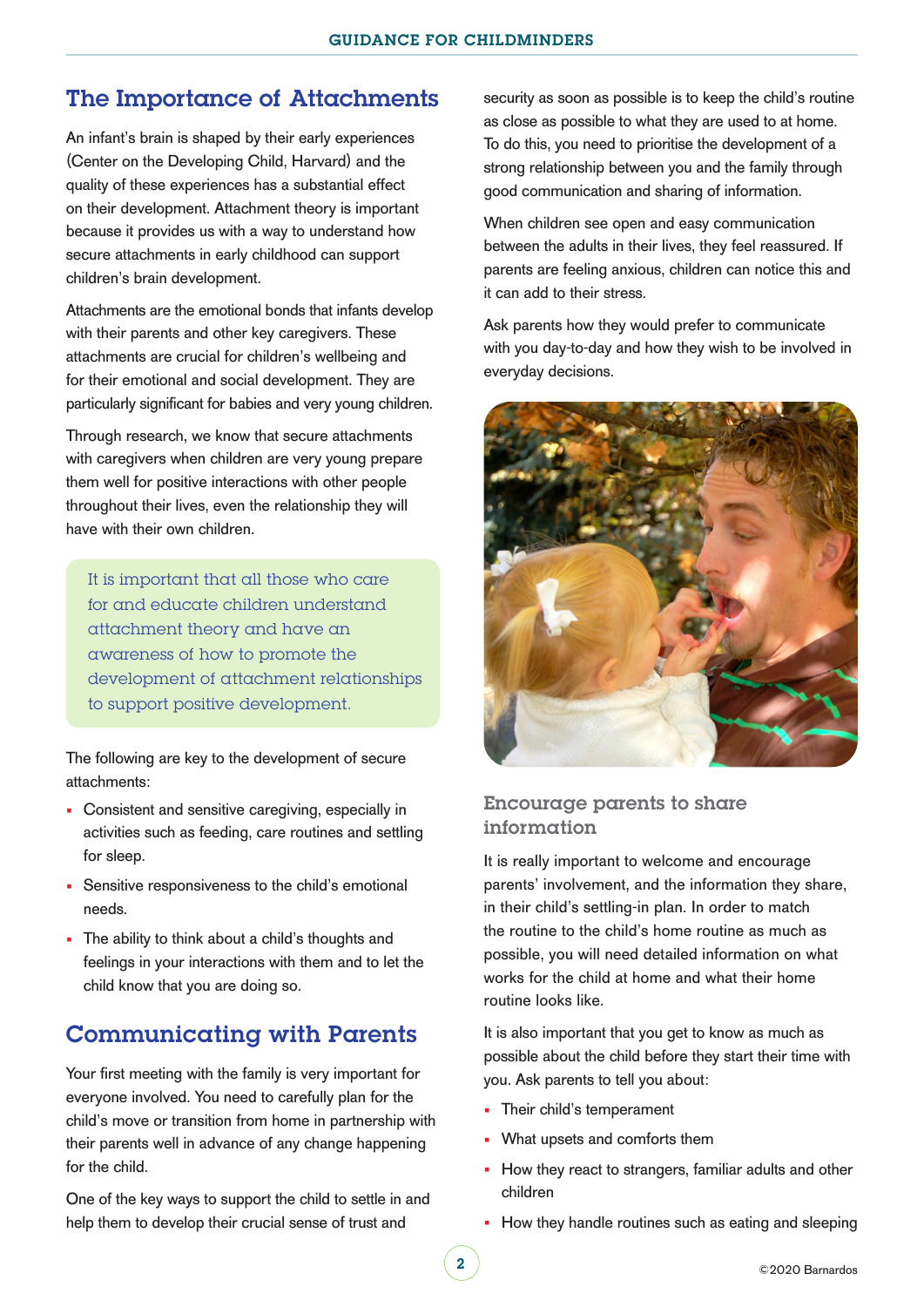- **Their child's likes, dislikes and interests**
- Who is in their family as well as the family's traditions, habits, practices and values
- The child's previous experiences of different carers (if any)
- $\blacksquare$  A brief developmental and medical history  $-$  social, emotional and physical skills, language development and whether they have any additional needs

You may need to reassure some parents of the benefits of sharing this kind of information. They need to know that supporting their child to develop a special relationship with you will not replace any attachments they have at home.

## Settling In Takes Time

Settling in happens gradually and both you and the child's parent need to understand this and be patient. While some children adjust easily to a new environment, others may need more time.

Children adapt to change in different ways depending on their stage of development and also on individual differences. Some have more sensitive neurological systems than others so may become distressed more easily. Children will also show their distress in different ways, it may not always be through crying. Some may appear to be settling or settled and may act as if nothing has happened but they may actually be withdrawn through fear. Other children will act out or even have physical symptoms. Sometimes a child may appear to settle quickly and then a few days later start to show signs of distress.

Young children don't have the words to explain how stress is making them feel, so it is important to be tuned in to any signs of distress and work closely with their parents to help alleviate it. You need to talk a lot with parents to know how their child normally behaves at home to be able to recognise how the child may be feeling and if they are distressed.

You can support older children to manage their big emotions by being sensitive and responsive to their attempts to communicate their feelings and by giving them words to express their feelings. You can also help them find ways of self-soothing or coping, such as taking long deep breaths or drawing a picture to take home. Older children will be better able to cope with change when they are prepared for what is coming next so establish predictable routines, help them explore the new environment and be realistic in your expectations.



#### Plan a phased settling-in period

It is really important that you and the child's parents plan together for a gradual and phased settling-in period. This should take the form of shorter visits, shorter days and fewer days to begin with. The length of time that this settling-in phase needs to take will depend on each individual child's age and stage of development, their temperament, disposition and their own particular needs.

A young child can be traumatised by a badly handled start in a new care setting and the effect of this can be lasting. The child's needs and rights must be given priority over the adults' needs in the planning.

#### Don't overwhelm children

Provide relaxing and engaging activities during waking time and keep the number of new people the child meets during the first days as few as possible. A baby or young child will likely be overwhelmed if they are meeting too many new people at the same time so introductions need to be gradual. If there are already other children in the household (either your own and/ or children from other families), it is essential that you give them equal consideration when a child is first being introduced.